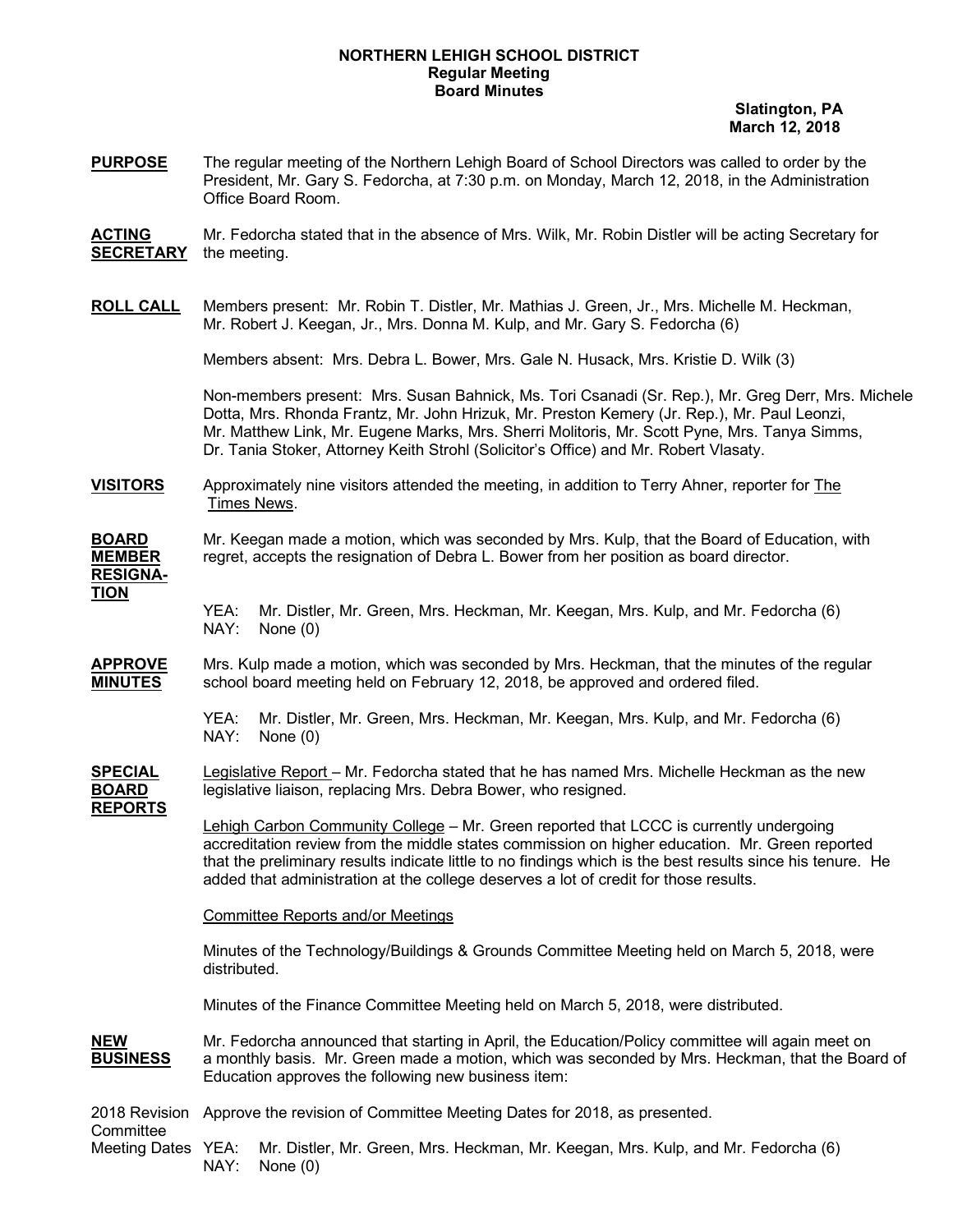# **REPORTS**

**SPECIAL** Student Representatives to the Board Report –Ms. Tori Csanadi and Mr. Preston Kemery distributed **BOARD** the written student representative report and verbally reported on its contents. the written student representative report and verbally reported on its contents.

**(cont.)** Solicitor's Report – Attorney Strohl distributed information on how to navigate issues of political free speech as it relates to students, while also providing protection for their safety and welfare .

> Business Manager's Report – Mrs. Frantz thanked the board for allowing her and Mrs. Molitoris to attend the PASBO conference last week. It was very informative and beneficial.

Mrs. Molitoris also thanked the board for allowing them to attend the PASBO conference. Even though PDE did not attend because it was a state of emergency, they learned that Senator Argall is still trying to eliminate property taxes.

Assistant to the Superintendent's Report – Dr. Tania Stoker reported that she met with Mr. Tom Szoke, President of Szoke Brothers, Inc. National Engineers Week was February 18-24, 2018. On behalf of the American Institute of Steel Construction and Szoke Brothers, they donated a book to our elementary schools called *Rosie Revere Engineer*. The book supports the STEM program. Mr. Szoke will be a guest reader and he will explain how STEM is incorporated into his business. Dr. Stoker announced that the comprehensive plan is due on November 30, 2018. Preparation is underway to form a committee that will include teachers, administrators, community representatives and business leaders. If you are interested in serving on the committee, please contact Dr. Stoker.

Superintendent's Report - Mr. Link announced that we have been actively participating in STEM, and STEAM programs this year. Most recently, our Middle School students participated in the "What's so Cool About Manufacturing?" annual competition. This competition is a national and state competition where middle schools compete against surrounding districts to make the best video that showcases how appealing and in demand the field of manufacturing is today. Our middle school competed against 28 other schools in the Lehigh Valley. Our team partnered with Lehigh Valley Plastics which uses various types of plastics and acrylics to create parts used in construction, medical, and machinery parts. This year's participants were all eighth graders and their names are: Owen Levan-Uhler, Colby Jackovitz, Chase Jones, Ryan Lynch, Trinity Miller, Isaac Rosario, Colin Steel and Olivia Walters. Although we did not win any of the top prizes this year, we are very proud of the work and video that they created. Mrs. Frank and Mrs. Dunham were the teacher leaders. Dr. Stoker and Mr. Link attended the awards at the SteelStacks.

A short video was shown to the board members on STEAM (Science, Technology, Engineering, Arts, and Mathematics). Mr. Weaber announced that in cooperation with the Northern Lehigh Education Foundation, we have received a \$20,000.00 grant from Neff's National Bank to create a STEAM camp this summer to be held during the last two weeks in June. Registration is open now and available on our website. Ms. Jennifer Butz is going to be the Camp Coordinator. The goal is to have 50 students. Mr. Link thanked Mr. Weaber, Mr. Vlasaty and Ms. Butz, and also Neff's Bank for their generous donation.

Mr. Link reported that in response to the tragic events in Parkland, Fl, and questions that arose at the last Buildings & Grounds committee meeting, the district will be looking to partner with a consultant to review our All Hazards Plan and response protocols. Our students may be participating in the walk out this Wednesday to voice their support for student/school safety and gun control. Mr. Link stated that we continually review our crisis response plan and protocols, and we have increased our communication with the local and state police. We continue to look at our communication plans as well. Dr. Stoker and Mr. Link have recently been certified in a public information officer course. Administratively, Mr. Link meets with our School Police Officer every morning to discuss safety and security of our students, staff and guests. We open our school buildings to police and other firstresponders to train and so that they are familiar with layout of each building. Recently, a state trooper visited Peters Elementary to do a walk through to familiarize himself with the layout and our staff. Mr. Link stated that students learn best when they are in a safe and supportive environment and we are appreciative of all of the outside groups for their time and expertise to support us in that endeavor.

Mr. Link personally thanked Mrs. Debra Bower for her service to our district and stated that he would have liked to have gotten to know her better.

Mr. Fedorcha reported that an executive session was held prior to tonight's meeting to discuss personnel issues.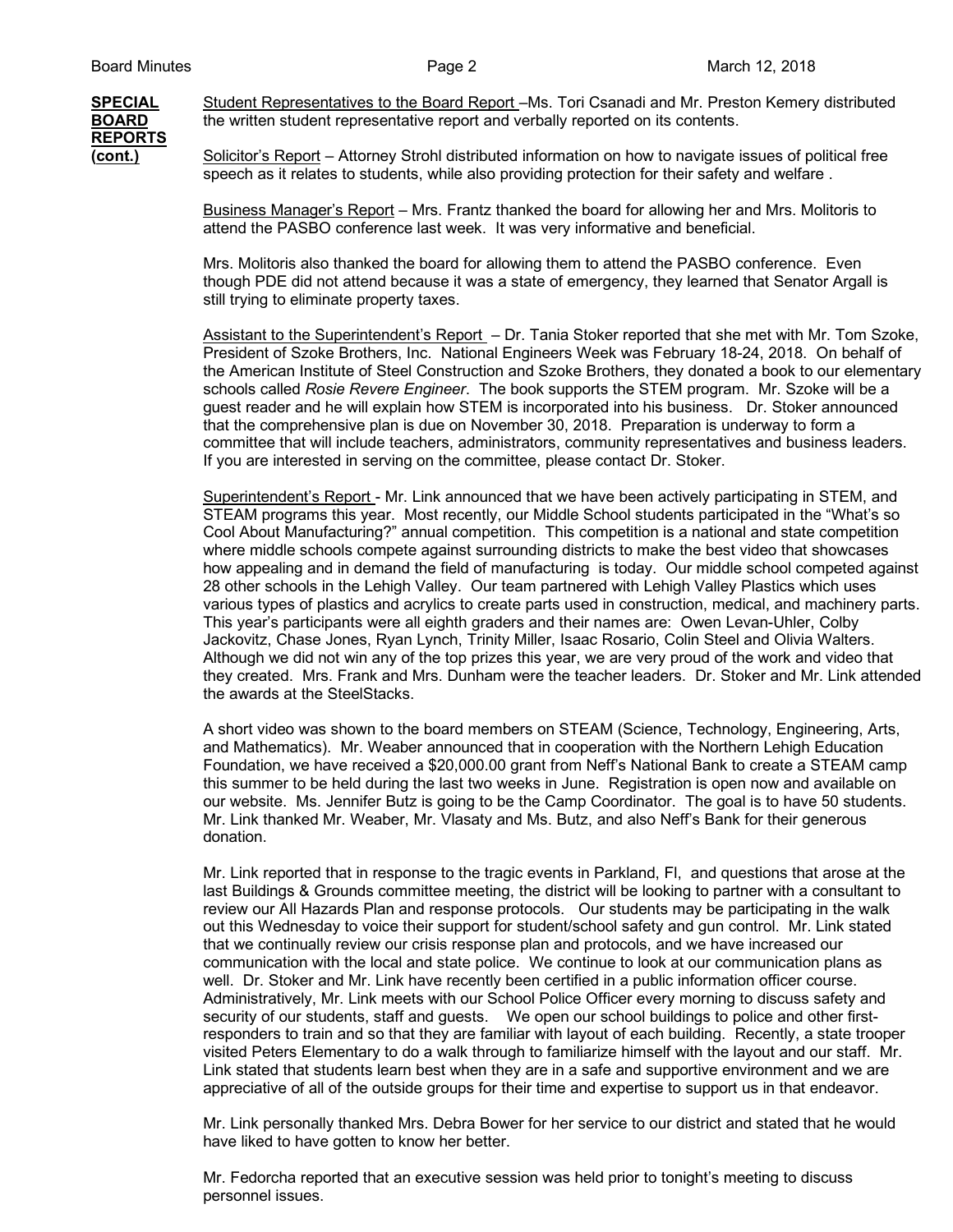**PERSONNEL** Mr. Keegan made a motion, which was seconded by Mrs. Kulp that the Board of Education approves

|                                          | the following personnel items:                                                                                                                                                                                                                                                                                                                                                                             |                                                                                                                                                                                                                                                                                                                                                                         |  |
|------------------------------------------|------------------------------------------------------------------------------------------------------------------------------------------------------------------------------------------------------------------------------------------------------------------------------------------------------------------------------------------------------------------------------------------------------------|-------------------------------------------------------------------------------------------------------------------------------------------------------------------------------------------------------------------------------------------------------------------------------------------------------------------------------------------------------------------------|--|
| Resignation<br>T. Herman                 | Accept the resignation of Tami Herman from her position as Peters Elementary Cafeteria Aide,<br>effective February 14, 2018.                                                                                                                                                                                                                                                                               |                                                                                                                                                                                                                                                                                                                                                                         |  |
| Retirement<br>Resignation<br>D. Lengel   | With regret, accept the retirement resignation of Diane Lengel from her position as Clerk Typist to the<br>Director of Special Education, effective June 15, 2018. Mrs. Lengel will be retiring from the Northern<br>Lehigh School District with 20 years of service.                                                                                                                                      |                                                                                                                                                                                                                                                                                                                                                                         |  |
| <b>TVR Second</b><br>Grade<br>R. Ross    | <b>Raymond Ross</b><br>Assignment:<br>Salary:<br>Effective:<br><b>Termination Date:</b>                                                                                                                                                                                                                                                                                                                    | <b>Temporary Vacancy Replacement</b><br>Peters Elementary School Second Grade Teacher<br>replacing a teacher on a family medical leave of absence.<br>Substitute Techer Rate Days 1-30 at \$120/day; Day 31 and<br>beyond \$47,750 prorated (Step 1 Bachelors on the 2017-<br>2018 CBA Salary Schedule)<br>March 12, 2018<br>The end of the 2017-2018 school year       |  |
| <b>TVR Third</b><br>Grade<br>L. Hoever   | Lisa Hoever<br>Assignment:<br>Salary:<br>Effective:<br><b>Termination Date:</b>                                                                                                                                                                                                                                                                                                                            | <b>Temporary Vacancy Replacement</b><br>Slatington Elementary School Third Grade Teacher<br>replacing a teacher on a family medical leave of absence.<br>Substitute Techer Rate Days 1-30 at \$120/day; Day 31 and<br>beyond \$47,750 prorated (Step 1 Bachelors on the 2017-<br>2018 CBA Salary Schedule)<br>February 23, 2018<br>The end of the 2017-2018 school year |  |
| Appointment<br>Non-Instruct-<br>ional    | Robert Bechtel*<br>Assignment<br>Salary<br>Effective<br>*Pending Verification of Missing Personnel File Items<br>*60 Working Day probationary period                                                                                                                                                                                                                                                       | Second Shift Custodian<br>\$13.07 per Hour; 2:30 pm - 11:00 pm; 5 Days per Week<br>March 13, 2018                                                                                                                                                                                                                                                                       |  |
|                                          | Stephanie Sigley*<br>Assignment<br>Salary<br>Effective<br>*Pending Verification of Missing Personnel File Items<br>*60 Working Day probationary period                                                                                                                                                                                                                                                     | Second Shift Custodian<br>\$13.07 per Hour; 2:30 pm - 11:00 pm; 5 Days per Week<br>March 13, 2018                                                                                                                                                                                                                                                                       |  |
|                                          | Angie Thomas<br>Assignment<br>Salary<br>Effective<br>*60 Working Day probationary period                                                                                                                                                                                                                                                                                                                   | Lunch Room Monitor Peters Elementary School<br>\$10.93 per Hour Monday - Friday; 2 Hours per day/5 days<br>per<br>Week, up to 180 Student Days<br>March 13, 2018                                                                                                                                                                                                        |  |
| Leave                                    | Family Medical Approve the request of employee #3360 to take a family medical leave of absence beginning on<br>February 12, 2018, to care for a family member. Employee is requesting to use accumulated<br>sick days. Upon exhaustion of sick days, employee is requesting a family medical leave.<br>Employee plans to return to her teaching position at the beginning of the 2018-2019 school<br>year. |                                                                                                                                                                                                                                                                                                                                                                         |  |
| Co-Curricular<br>Volunteers<br>2017-2018 | <b>Tyler Svetik</b>                                                                                                                                                                                                                                                                                                                                                                                        | <b>Assistant Baseball Coach</b>                                                                                                                                                                                                                                                                                                                                         |  |
|                                          | YEA:<br>NAY:<br>None $(0)$                                                                                                                                                                                                                                                                                                                                                                                 | Mr. Distler, Mr. Green, Mrs. Heckman, Mr. Keegan, Mrs. Kulp, and Mr. Fedorcha (6)                                                                                                                                                                                                                                                                                       |  |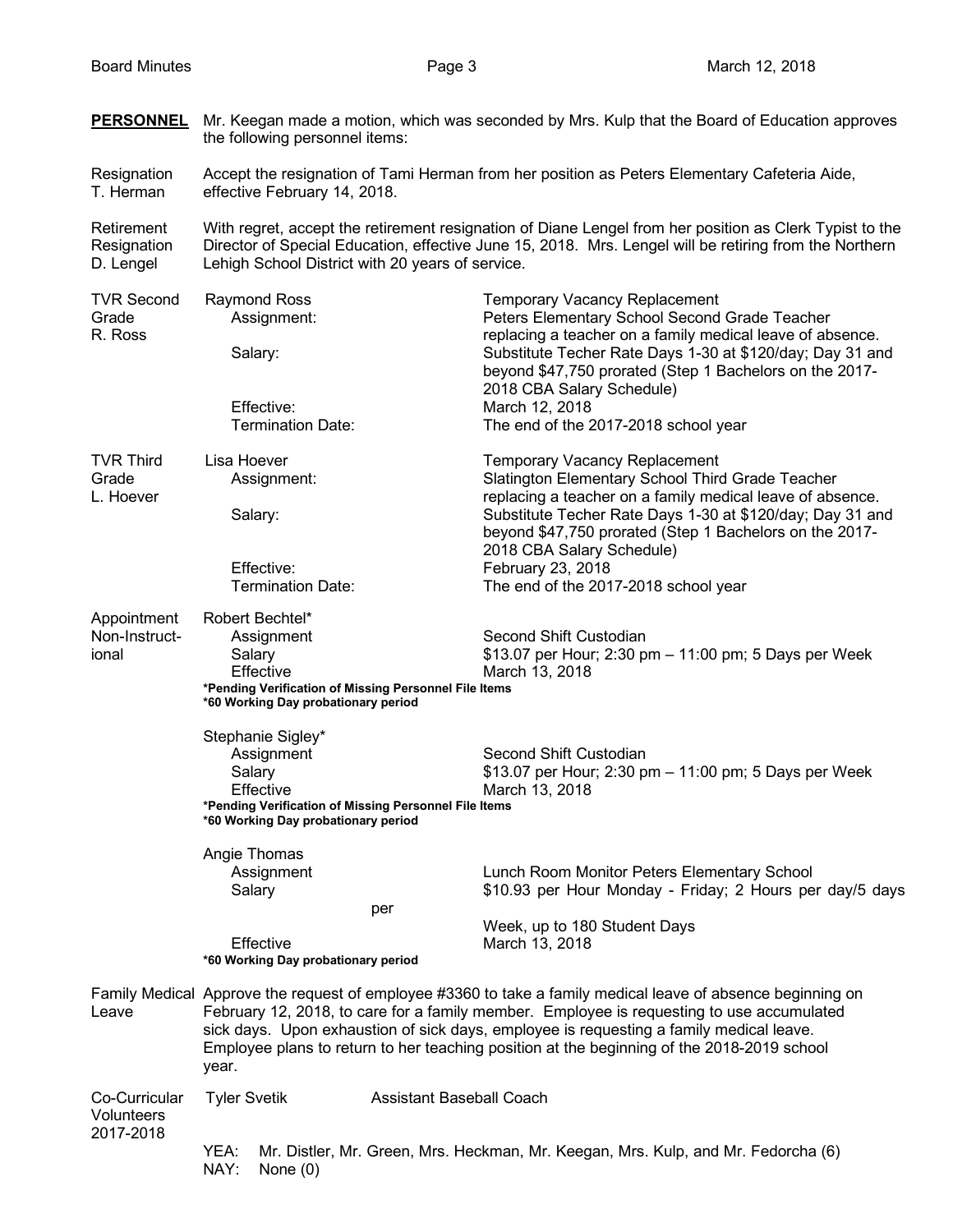| <b>POLICY</b>                                                                                           | Mr. Distler made a motion, which was seconded by Mrs. Heckman, that the Board of Education<br>approves the following policy items:                                                                                                                                                                                                          |  |  |
|---------------------------------------------------------------------------------------------------------|---------------------------------------------------------------------------------------------------------------------------------------------------------------------------------------------------------------------------------------------------------------------------------------------------------------------------------------------|--|--|
| <b>Board Policy</b><br>Second<br>Reading                                                                | Approve school board policy #339 - Employees - Uncompensated Leave, as presented after second<br>reading.                                                                                                                                                                                                                                   |  |  |
|                                                                                                         | Approve school board policy #808 - Operations - Food Services, as presented after second reading.                                                                                                                                                                                                                                           |  |  |
|                                                                                                         | YEA:<br>Mr. Distler, Mr. Green, Mrs. Heckman, Mr. Keegan, Mrs. Kulp, and Mr. Fedorcha (6)<br>NAY:<br>None $(0)$                                                                                                                                                                                                                             |  |  |
| <b>CONFER-</b><br><b>ENCES</b>                                                                          | Mr. Distler made a motion, which was seconded by Mr. Green, that the Board of Education<br>approves the following conference:                                                                                                                                                                                                               |  |  |
|                                                                                                         | Matthew Link - PASA New Superintendents' Academy - Part 1 - Strategic & Cultural Leadership -<br>July 12-13, 2018, - PASA Offices - Harrisburg, PA - Registration: \$229.00; Lodging: \$138.75; Travel:<br>\$88.73 - Total Approximate Cost: \$456.48 - Funding: Superintendent's Budget                                                    |  |  |
|                                                                                                         | Mr. Distler, Mr. Green, Mrs. Heckman, Mr. Keegan, Mrs. Kulp, and Mr. Fedorcha (6)<br>YEA:<br>NAY:<br>None $(0)$                                                                                                                                                                                                                             |  |  |
| <b>CURRIC-</b><br><b>ULUM AND</b><br><b>INSTRUC-</b>                                                    | Mrs. Kulp made a motion, which was seconded by Mrs. Heckman, that the Board of Education<br>approves the following curriculum and instruction items:                                                                                                                                                                                        |  |  |
| <b>TION</b><br><b>CLIU #21</b><br>Notice of<br>Adoption of<br>Policies,<br>Procedures &<br>Use of Funds | Approve to adopt the Carbon Lehigh Intermediate Unit's Notice of Adoption of Policies,<br>Procedures and Use of Funds by School District for submission with the 2018-2019 IDEA B,<br>Section 611 project application, as presented.                                                                                                        |  |  |
| <b>CLIU Special</b><br>Education<br>Services<br>Agreement<br>2018-2019                                  | Approve to authorize the superintendent to execute an agreement between the Northern Lehigh<br>Lehigh School District and the Carbon Lehigh Intermediate Unit #21 to provide special education<br>services for the 2018-2019 school year.                                                                                                   |  |  |
| 2018-2019<br>School<br>Calendar                                                                         | Approve the 2018-2019 Northern Lehigh School District Calendar as presented.                                                                                                                                                                                                                                                                |  |  |
| <b>OLSDH</b><br><b>Official Local</b><br><b>School District</b><br>Holidays                             | Approve the resolution to identify Official Local School District Holidays (OLSDH) in accordance<br>with PA School Code Section 1502.                                                                                                                                                                                                       |  |  |
|                                                                                                         | YEA:<br>Mr. Distler, Mr. Green, Mrs. Heckman, Mr. Keegan, Mrs. Kulp, and Mr. Fedorcha (6)<br>NAY:<br>None $(0)$                                                                                                                                                                                                                             |  |  |
| <b>FINANCIAL</b>                                                                                        | Mr. Keegan made a motion, which was seconded by Mr. Keegan, that the Board of Education<br>approves the following financial items:                                                                                                                                                                                                          |  |  |
| Financial<br>Reports                                                                                    | Approve the Following Financial Reports:<br>General Fund Account month of February, 2018<br>NLMS Student Activities Account months of January & February, 2018<br>NLHS Student Activities and Scholarship Account months of January & February, 2018<br>Refreshment Stand month of February, 2018<br>Cafeteria Fund month of February, 2018 |  |  |
| List of<br><b>Bills</b>                                                                                 | Approve the Following List of Bills:<br>General Fund months of February & March, 2018                                                                                                                                                                                                                                                       |  |  |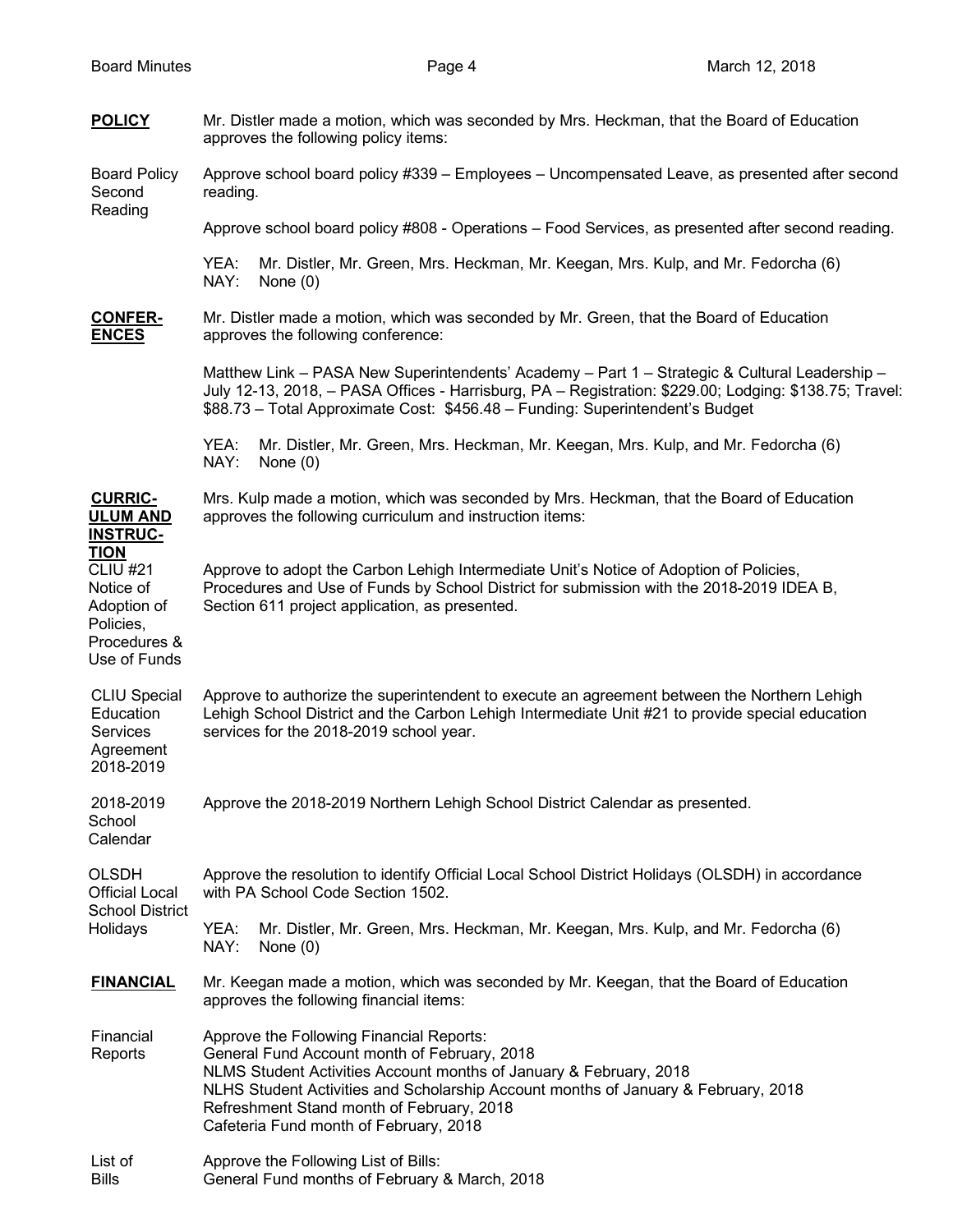# Cafeteria Fund months of February & March, 2018 Refreshment Stand month of February, 2018

## **FINANCIAL**

**(cont.)** Authorize administration to enter into a three year agreement with IntegraOne for a software Webroot subscription for Webroot advanced threat protection which includes Continuum management software Subscription at a cost of \$3 per month, per desktop machine, and \$12 per month per server, billed on a monthly 2018-2021 basis of actual usage.

McClure Approve the administration's and Building and Grounds Committee's recommendation of McClure Company Company as the District's Energy Services Company to develop an Investment Grade Audit report.

DeSales Approve to enter into an agreement with The DeSales Partners in Education Consortium which will Agreement afford professional staff the opportunity to take graduate courses at DeSales University at state approved tuition rates.

Add new Approve to allow administration to add a new Skilled Lead Maintenance position to the budget and Position/Lead further to immediately advertise and hire for that position. Position this year will be paid for from Maintenance savings in custodial maintenance salaries and will be budgeted for in future years.

Summer Approve to allow administration to advertise and hire six (6) summer workers and one (1) supervisor. Help 2018 The rate for summer workers will not exceed \$10.00 per hour and the rate for the supervisor will not exceed \$15.00 per hour.

Budgetary Approve budgetary transfers for the 2017-2018 school year, as presented. **Transfers** 

Pavement Authorize administration to enter into an agreement with Pavement Maintenance Contractors, Inc. Maintenance to crack seal and coat the Middle School and High School parking lots at a cost not to exceed Contractors \$50,000.00. Pavement Maintenance Contractors, Inc., is a member of the Pennsylvania State MS/HS Contract Pricing – CoStars. This project will be paid from the Long Range Maintenance Fund Balance.

Disposal of Grant permission to dispose of the 1981 Chevrolet Van and 1984 Chevrolet Truck in accordance 1981 Van with Policy 706.1. 1994 Truck

> YEA: Mr. Distler, Mr. Green, Mrs. Heckman, Mr. Keegan, Mrs. Kulp, and Mr. Fedorcha (6) NAY: None (0)

Mrs. Kulp thanked everyone who helped with the recent computer virus. It affected the district's operations and she knows how frustrating that can be. The amount of effort and time spent was greatly appreciated. Mr. Fedorcha echoed Mrs. Kulp's sentiments and stated that with the new software, the malware problem should not occur again.

**INFOR-** Minutes of the Lehigh Carbon Community College Board of Trustees meeting held on February 1, **MATION** 18, were distributed.

> Minutes of the Lehigh Career & Technical Institute Joint Operating Committee meetings held on December 13, 2017 and January 24, 2018.

**ADJOURN-** Mr. Keegan made a motion, which was seconded by Mr. Distler, that the regular meeting of the **MENT** Northern Lehigh School District Board of School Directors is adjourned at 7:59 p.m.

> YEA: Mr. Distler, Mr. Green, Mrs. Heckman, Mr. Keegan, Mrs. Kulp, and Mr. Fedorcha (6) NAY: None (0)

Respectfully submitted,